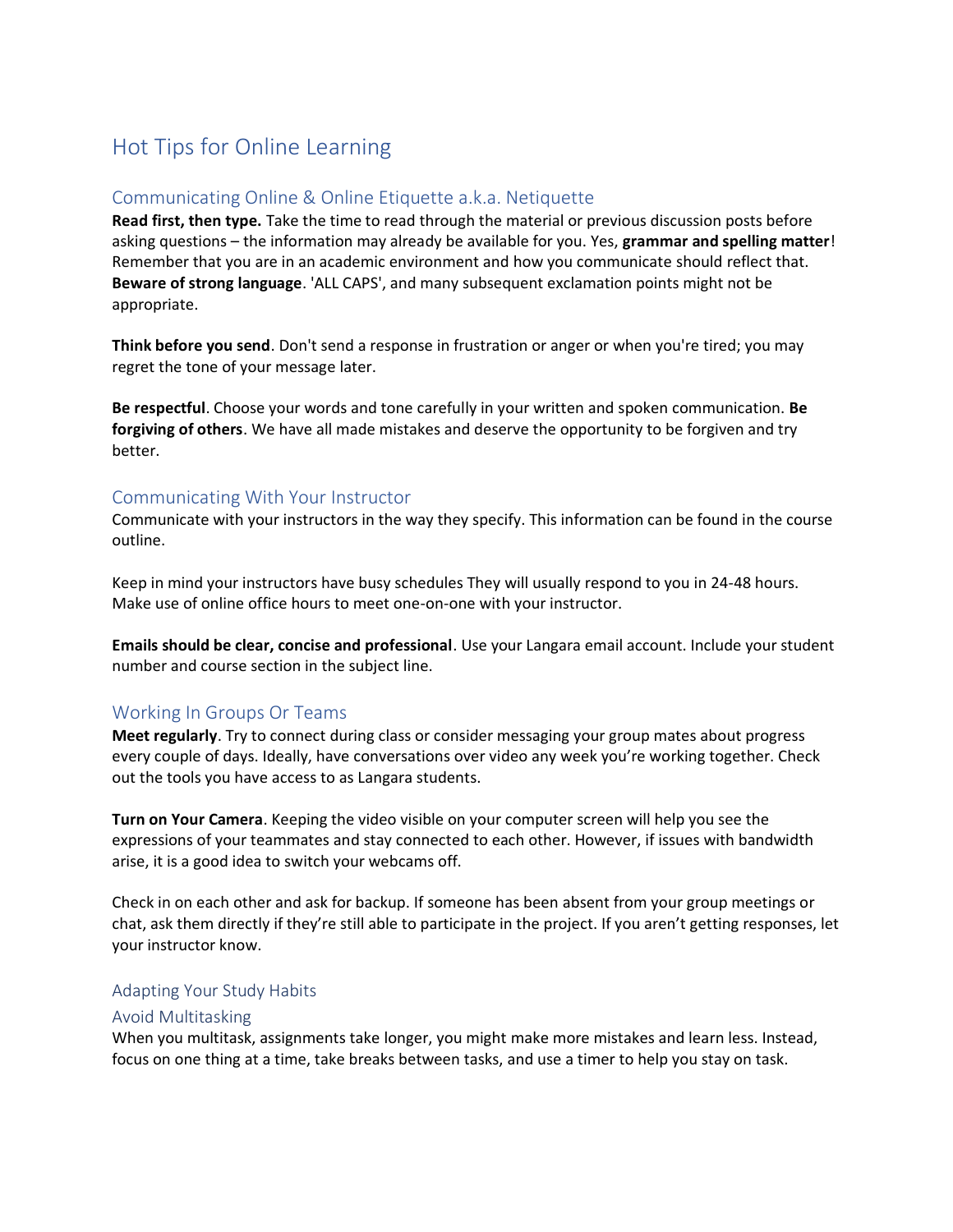#### Be Present

If your instructors offer synchronous meetings, attend as many as you can. Ask questions and participate actively. Close distracting tabs and apps. Take notes as you would if you were there in person.

## Adopt New Strategies

See if you can create an environment that helps you study. If you need background noise, consider a white noise app. If you always study in groups, try a virtual or even phone-based group study session. If you thrive on tight timelines but now have a more open schedule, think about how to set up a schedule that can recreate that for you.

#### Stay Connected

Staying in touch with instructors, classmates, and group mates is important for continued classwork. Schedule video calls, attend online office hours, write in the discussions, and keep study groups.

### Stay Organized

Things to keep track of for each class: where to find important information; what the assignments are, their due dates and how to submit them; quizzes and exams; office hours, when and how.

[Find out here what Langara's top ten study tips are.](https://langara.ca/student-services/counselling/student-success/top-ten-study-tips.html)

## Managing Your Time

- **Effective time management** will help you succeed in online learning.
- Make a daily "**To Do**" list and stick to it!
- Develop a **long-term plan** for completing major assignments.
- Make a **schedule** and stick to it. Include time for exercise and relaxing with friends and family.
- Review the **course outline** for each course carefully. This will help you plan out your semester.
- **Avoid procrastinating**! Try to avoid distractions like your phone and social media accounts while you are studying.

# Keep Calm & Stay Positive

## Persistence, Motivation, Integrity & Independence

Online learning requires independence, internal motivation, responsibility, a commitment to academic integrity and a certain level of maturity. Be patient and willing to tolerate technical problems, seek help when needed, work daily on every class, and persist through challenges. Be determined to succeed in your online classes. Click here to find out more about student conduct & academic integrity and your responsibility as a student.

## Basic Technical Skills

 program, navigate the Internet, and download software. If you lack basic computer skills, you may want Online learning basic technical skills include the ability to create new documents, use a word processing to find an online tutorial or check the college's website for information.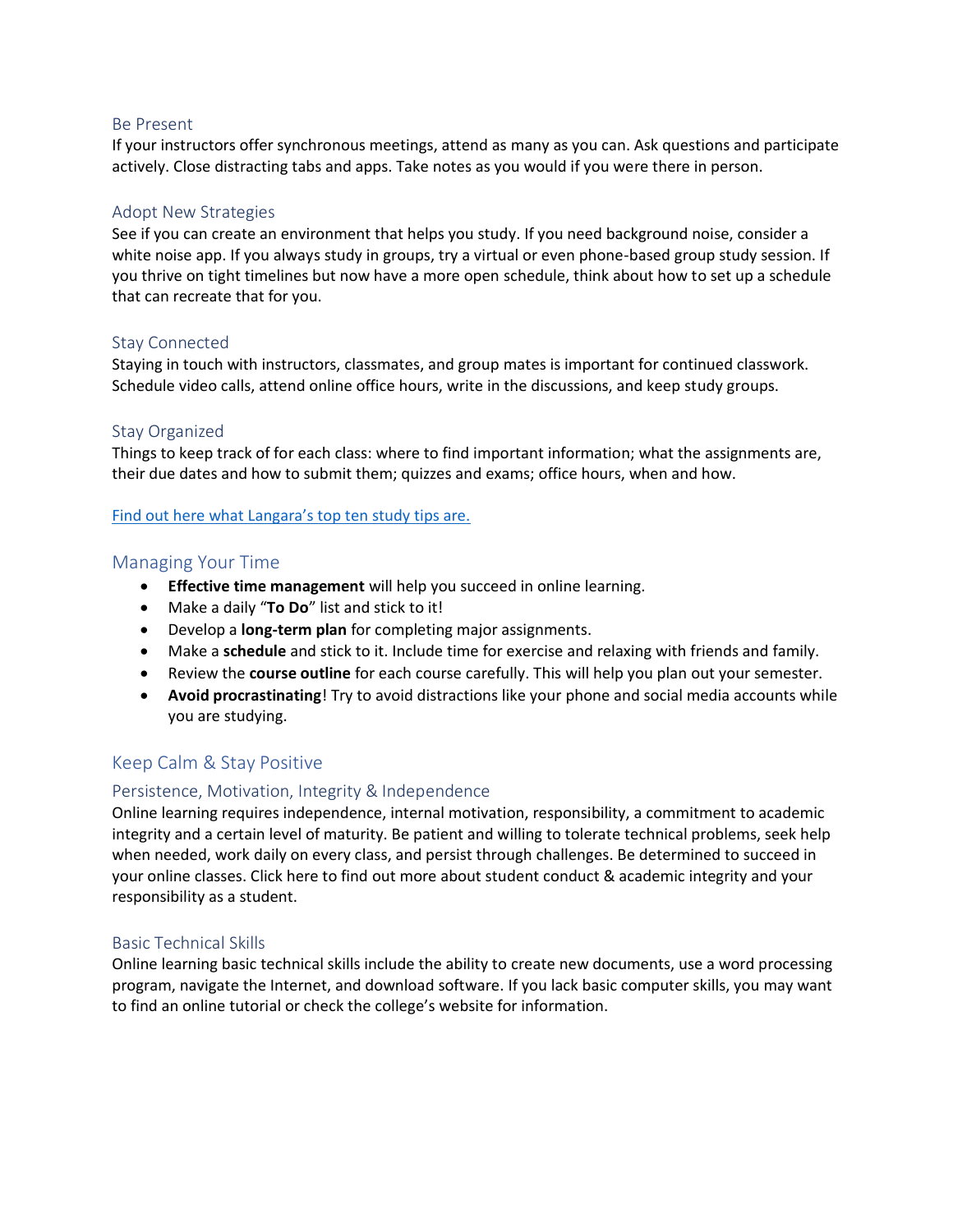# Reading and Writing Skills

Reading and writing are the main ways you'll communicate in an online class. You should be comfortable reading a lot of documents on a computer screen and able to type well. Some tests and quizzes have multiple choice questions, but many of your assignments will involve writing short or long answers.

# Tips For Taking Online Exams

- instructors before the exam and make sure you know what format they will be using and what 1. Find out as much as you can about the exam before the exam day. Each instructor will choose an online exam format that works best for the course they are teaching. For example, you might be required to complete a timed exam on Brightspace, or you may be sent exam questions via email or you may meet your instructor in Zoom meetings for an interview. Reach out to your will be covered in the exam.
- 2. Make sure you **understand the test guidelines**. Check and recheck the test date and time. Can you take the exam anytime within a certain window of time? How long will you have to complete the test? Go over any additional instructions thoroughly.
- 3. **Be Prepared**. It's important to study. Even if your exam is "open book," you need to be familiar with the material, so you don't waste time hunting for it. By having a good mastery of the material, you can organize what you think you will need to know in your study notes and in your mind so it's more easily accessible when you're answering exam questions. Check out the Langara Students Success Course (LSSC) for more study tips.
- 4. If available, take **practice exams**. Ask your instructor for a practice exam and take it. Ask for any additional recommendations for preparing for the online test. Your instructor is here to help you.
- 5. **Check your tech**. There are some basic technical requirements you will need to consider for writing an online exam. For example, you'll want to make sure you have the most reliable Wi-Fi and device available, know what browsers to use and what to do if you run into technical problems. To help reduce bandwidth issues, close unnecessary tabs, windows, or applications; turn off webcam if allowed. EdTech has excellent technical tips for writing online exams. The campus is open with limited access to some computer labs. Check the campus hours for availability.
- 6. **Get Ready**. Find a good spot to take the exam. Make sure you've turned off all distractions such as TV, phone, social media, and all notifications. Gather all the things you will need, including books, notebooks, pens or pencils to work out mathematical problems or to jot notes. To avoid cheating, only use exam materials that your instructor has indicated are OK to be used during the exam.
- 7. **Keep track of time**. If the test has a time limit, set a watch or clock to alert you 10 minutes or so before your deadline so you will know how much time you have left to complete the test. Don't stay on one question for too long. Go back to it later if you're stuck.
- 8. **Manage your test anxiety**. If you feel very anxious in the exam, take a few minutes to calm yourself. Stretch your arms and legs and then relax them again. Do this a couple of times. Take a few slow deep breaths. Do some positive internal self-talk; say to yourself, "I will be OK, I can do this". Consider joining the free online workshops series "11 Mindful Minutes at 11 am".